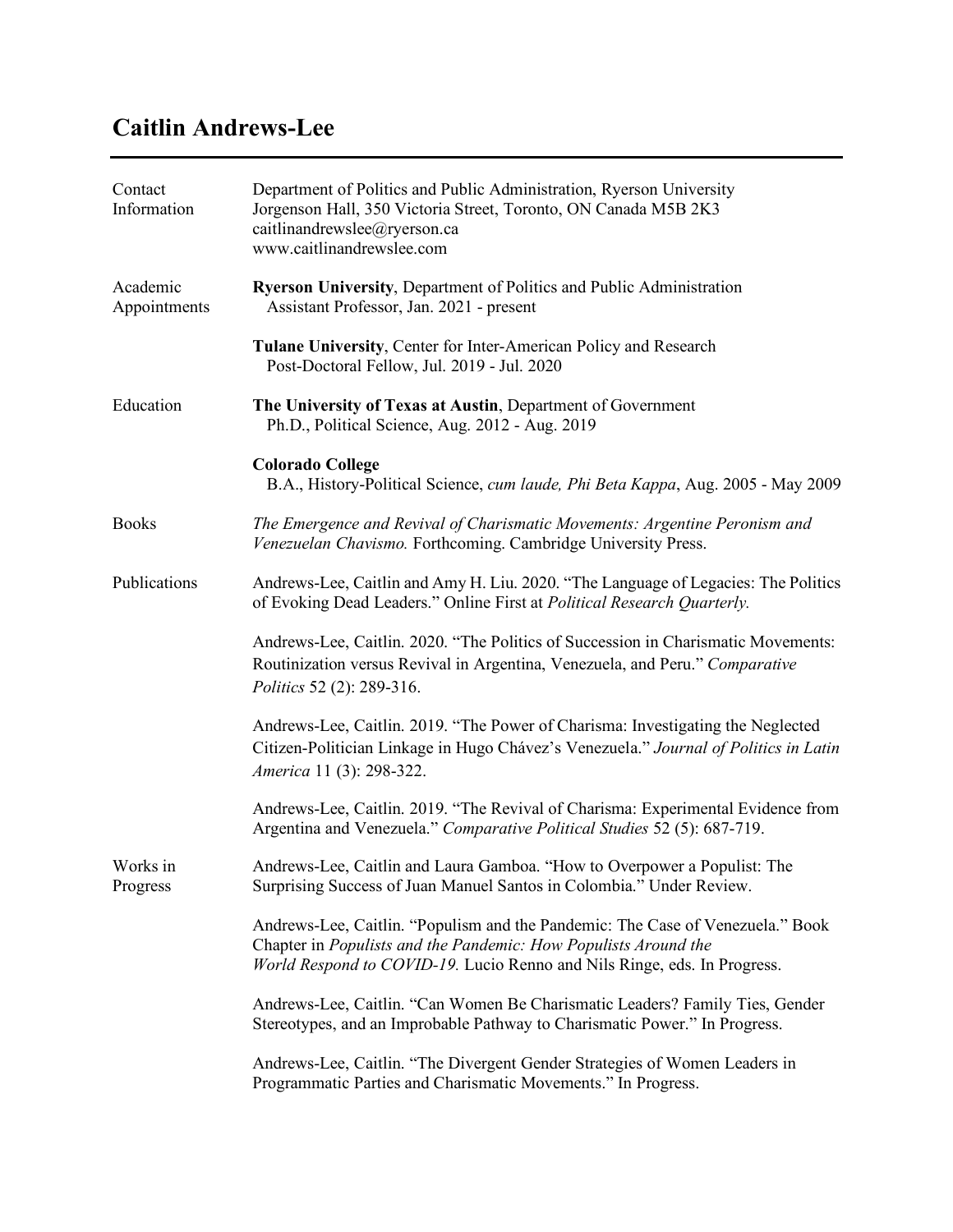| Fellowships<br>& Awards  | National Scholar Award, P.E.O. International Women's Organization, 2018-2019                                                                                                                                                                                                                                                                                                                                                                                      |
|--------------------------|-------------------------------------------------------------------------------------------------------------------------------------------------------------------------------------------------------------------------------------------------------------------------------------------------------------------------------------------------------------------------------------------------------------------------------------------------------------------|
|                          | National Science Foundation Doctoral Dissertation Research Improvement Grant in<br>Political Science, Award No. 1559643, 2016-2017                                                                                                                                                                                                                                                                                                                                |
|                          | Fulbright IIE Scholarship, 2016                                                                                                                                                                                                                                                                                                                                                                                                                                   |
|                          | University Graduate Continuing Fellowship, University of Texas, 2015, 2017-2018                                                                                                                                                                                                                                                                                                                                                                                   |
|                          | Fred Sondermann Award for Excellence in Political Science, Colorado College, 2009                                                                                                                                                                                                                                                                                                                                                                                 |
|                          | Corder Sigafus Research Fellowship, Colorado College, 2008                                                                                                                                                                                                                                                                                                                                                                                                        |
| Grants                   | Special Projects Grant, Ryerson University Faculty of Arts, 2021<br>Dean's Prestigious Fellowship Award, University of Texas, 2015, 2018<br>Clifford C. Clogg Scholarship: ICPSR Summer Program, 2015<br>Open Pool Scholarship: IQMR Summer Program, 2014<br>Tinker Summer Field Research Grant, University of Texas, 2014<br>Professional Development Award, University of Texas, 2014, 2016, 2017<br>Argentine Studies Program Grant, University of Texas, 2013 |
| Fieldwork<br>Experience  | Buenos Aires, Argentina, Mar.-Dec. 2016, Dissertation fieldwork<br>Caracas, Venezuela, Sep.-Nov. 2015, Dissertation fieldwork<br>Caracas, Venezuela, May-Jun. 2014, Pre-dissertation fieldwork<br>Buenos Aires, Argentina, Jul.-Aug. 2013, Pre-dissertation fieldwork<br>Buenos Aires, Argentina, May-Aug. 2008, Undergraduate thesis fieldwork                                                                                                                   |
| Invited<br>Presentations | "The Emergence and Revival of Charismatic Movements." The Politics and<br>International Relations Virtual Speaker Series, University of Aberdeen, Mar. 2021.                                                                                                                                                                                                                                                                                                      |
|                          | "The Politics of Covid in Latin America." Virtual event co-sponsored by the Hinckley<br>Institute and the University of Utah Center for Latin American Studies, Nov. 2020.                                                                                                                                                                                                                                                                                        |
|                          | "Populism and the Pandemic: Venezuela." International Virtual Lecture Series<br>sponsored by the Jean Monnet EU Center of Excellence for Comparative Populism at<br>the University of Wisconsin-Madison and the Political Science Institute at the<br>University of Brasilia, Sep. 2020.                                                                                                                                                                          |
|                          | "The Emergence and Revival of Charismatic Movements." Virtual Lecture Series,<br>Occidental College, July 2020.                                                                                                                                                                                                                                                                                                                                                   |
|                          | "Charismatic Movement Revival in Latin America." Presented at George Washington<br>University, Washington, D.C., Nov. 2019.                                                                                                                                                                                                                                                                                                                                       |
|                          | "Charisma Lives On: A Study of Peronism and Chavismo."<br>Presented at American University, Washington, D.C., Dec. 2018.                                                                                                                                                                                                                                                                                                                                          |
|                          | "The Persistence of Personalism: Peronism and Argentina's Political System."<br>Presented at Torcuato Di Tella University, Buenos Aires, Nov. 2016.                                                                                                                                                                                                                                                                                                               |
|                          | "Political Communications and the Experimental Method."                                                                                                                                                                                                                                                                                                                                                                                                           |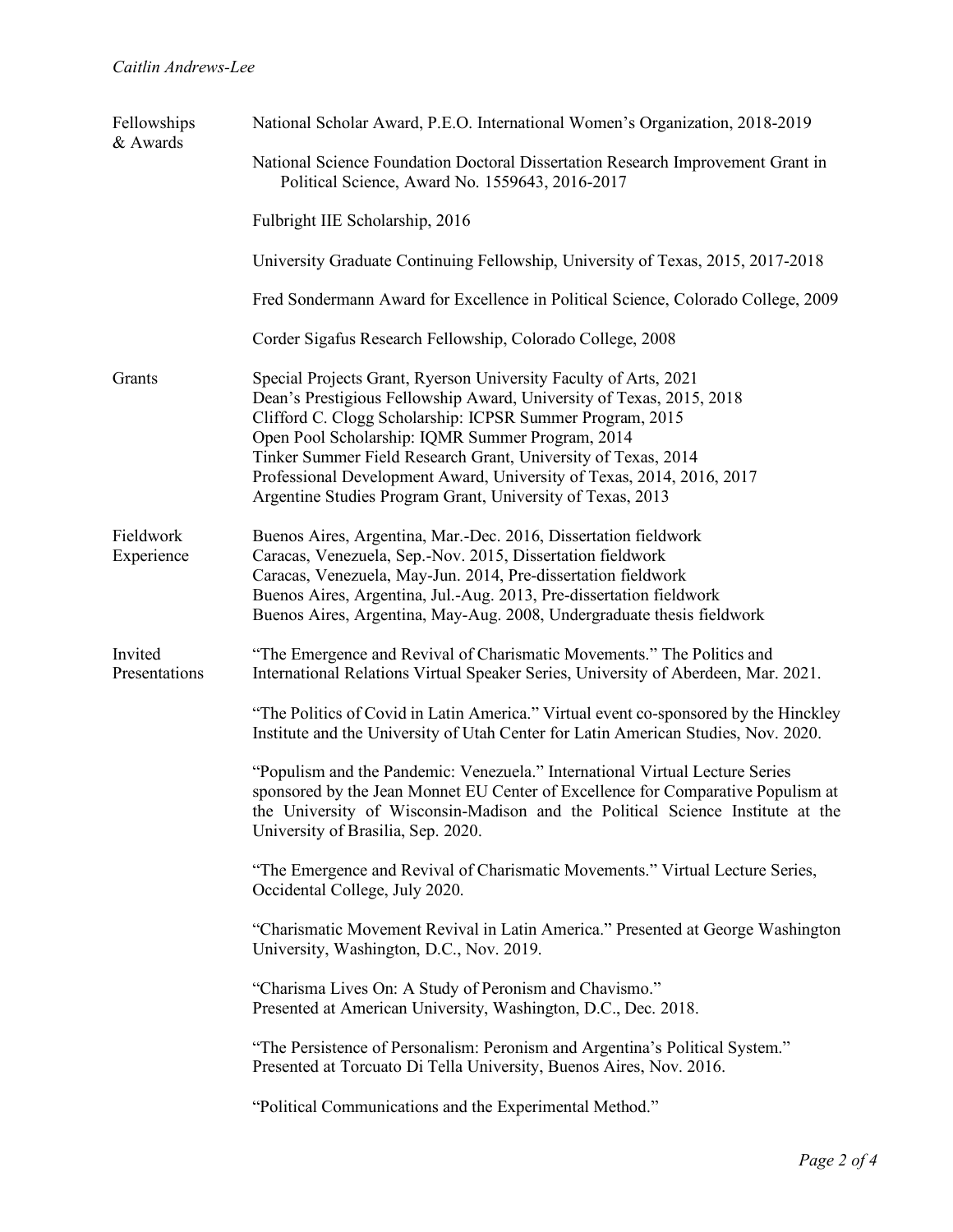|                                | Presented at the University of Buenos Aires, Buenos Aires, Oct. 2016.                                                                                                                                                                                                                                                                                                                                                       |
|--------------------------------|-----------------------------------------------------------------------------------------------------------------------------------------------------------------------------------------------------------------------------------------------------------------------------------------------------------------------------------------------------------------------------------------------------------------------------|
| Conference<br>Presentations    | "How to Overpower a Populist: The Case of Juan Manuel Santos in Colombia."<br>Presented at the American Political Science Association Conference, Washington,<br>D.C., Sep. 2019.                                                                                                                                                                                                                                           |
|                                | "Revival, Not Routinization: The Politics of Succession in Charismatic Movements."<br>Presented at the American Political Science Association Conference, Boston, Aug.<br>2018.                                                                                                                                                                                                                                             |
|                                | "Raising the Dead: The Revival of Charismatic Legacies in Argentina and<br>Venezuela." Presented at the Annual Meeting of the American Political Science<br>Association, San Francisco, Aug. 2017.                                                                                                                                                                                                                          |
|                                | "The Power of Charisma: Theorizing and Testing the Neglected Citizen-Politician<br>Linkage." Presented at the Annual Midwest Political Science Association Conference,<br>Chicago, Apr. 2017.                                                                                                                                                                                                                               |
|                                | "Is Party Loyalty Driven by Dead Leaders? The Charismatic Legacy of Juan and Eva<br>Perón." Presented at the International Congress of the Latin American Studies<br>Association, Puerto Rico, May 2015.                                                                                                                                                                                                                    |
|                                | "Does Ideology Matter? The Structure and Impact of Ideology on Argentina's Peronist<br>Divide." Presented at the Annual Midwest Political Science Association Conference,<br>Chicago, Apr. 2014.                                                                                                                                                                                                                            |
| Teaching<br>Experience         | <b>Instructor</b> , Department of Politics and Public Administration, Ryerson University<br>The Politics of International Development, Winter 2021                                                                                                                                                                                                                                                                          |
|                                | <b>Instructor</b> , Department of Political Science, Tulane University<br>Scope and Methods of Political Science, Fall 2019                                                                                                                                                                                                                                                                                                 |
|                                | <b>Instructor</b> , Department of Political Science, Colorado College<br>Comparative Politics of Latin America, Spring 2017                                                                                                                                                                                                                                                                                                 |
|                                | Teaching Assistant, Department of Government, University of Texas<br>Statistical Analysis in Political Science (Undergraduate Level), Spring 2015<br>Introduction to Latin American Government and Politics, Spring 2014<br>Statistical Analysis in Political Science I (Graduate Level), Fall 2013, Fall 2014<br>American Government, Spring 2013<br>Issues & Policies in American Government: Social Movements, Fall 2012 |
| Professional<br>Development    | Inter-University Consortium for Political and Social Research (ICPSR), University of<br>Michigan, Summer 2015: Structural Equation Modeling, Causal Inference<br>Institute for Qualitative and Multi-Method Research (IQMR), Syracuse University,<br>Summer 2014                                                                                                                                                            |
| Languages                      | English (Native), Spanish (Advanced), French (Intermediate), Japanese (Intermediate)                                                                                                                                                                                                                                                                                                                                        |
| Professional<br>Affiliations & | Member, American Political Science Association<br>Member, Midwest Political Science Association                                                                                                                                                                                                                                                                                                                             |